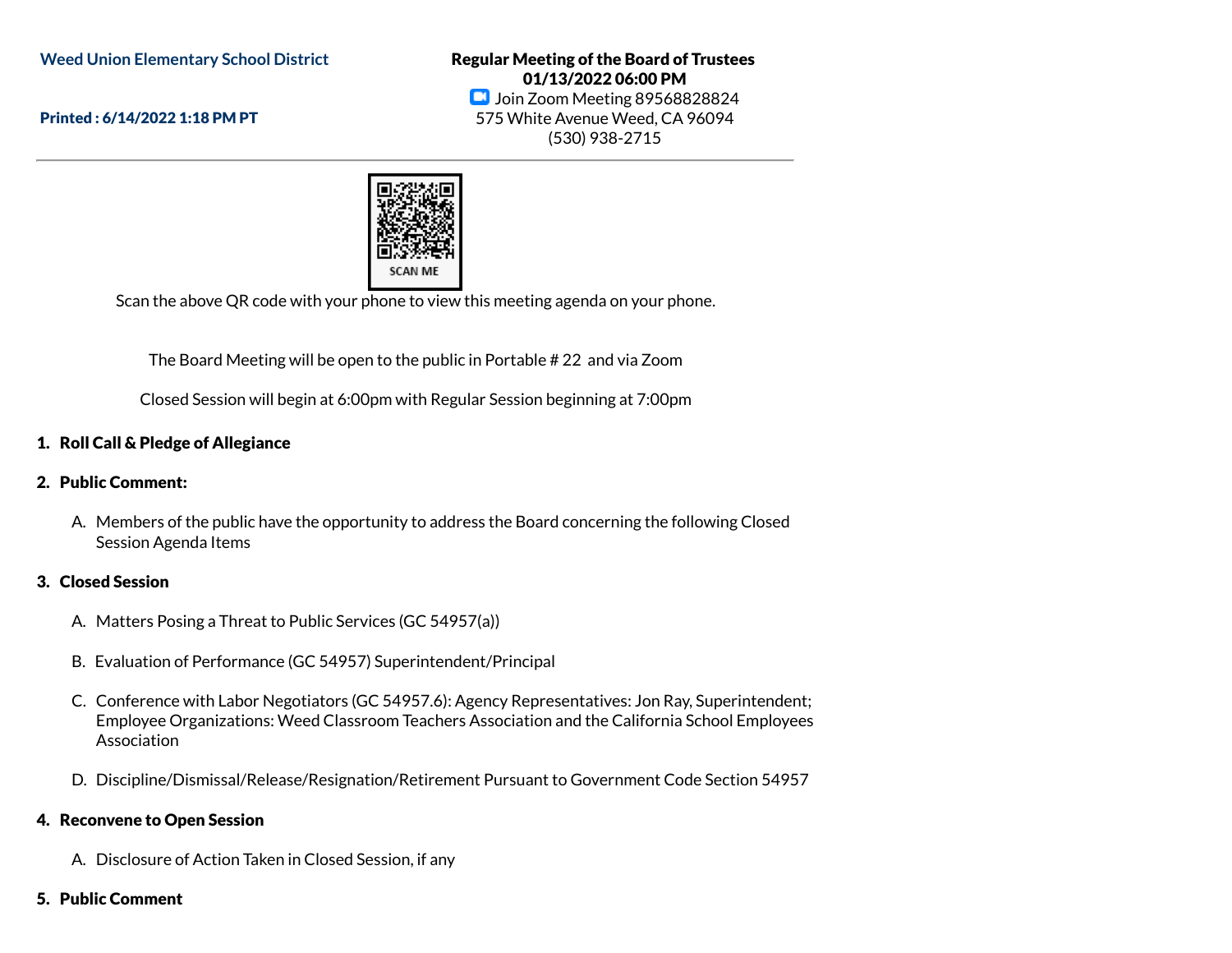- A. Items on the Agenda
- B. Items not on the Agenda

### 6. Consent Agenda

- A. Approve Board Meeting Minutes for the December 9, 2021 Regular Meeting
- B. Approve Fund Transfers, Budget Transfers and Warrants: \$328,231.54 + \$66,355.31 = \$394,586.85
- C. Approve Personnel Action Report
- D. Approve Quarterly Report on Williams Uniform Complaints
- E. Approve Lamb Unlimited Storm Drain Repair / Replacement Invoice
- F. Approve McCuen Construction, Inc., Invoice
- G. Approve World Telecom & Surveillance Inc. Invoice

# 7. Reports

- A. Certificated Staff
- B. Classified Staff
- C. Administration
	- I. Goal 3 LCAP Update
	- II. Current Enrollment
- D. Construction Report

# 8. Discussion Items

A. Educator Effectiveness Block Grant

# 9. Action Items

- A. Consider For Approval Certification that the District is able to meet its Financial Obligations for the School Year (First Interim Report and Budget Transfers)
- B. Consider for Approval Negotiated Terms with CSEA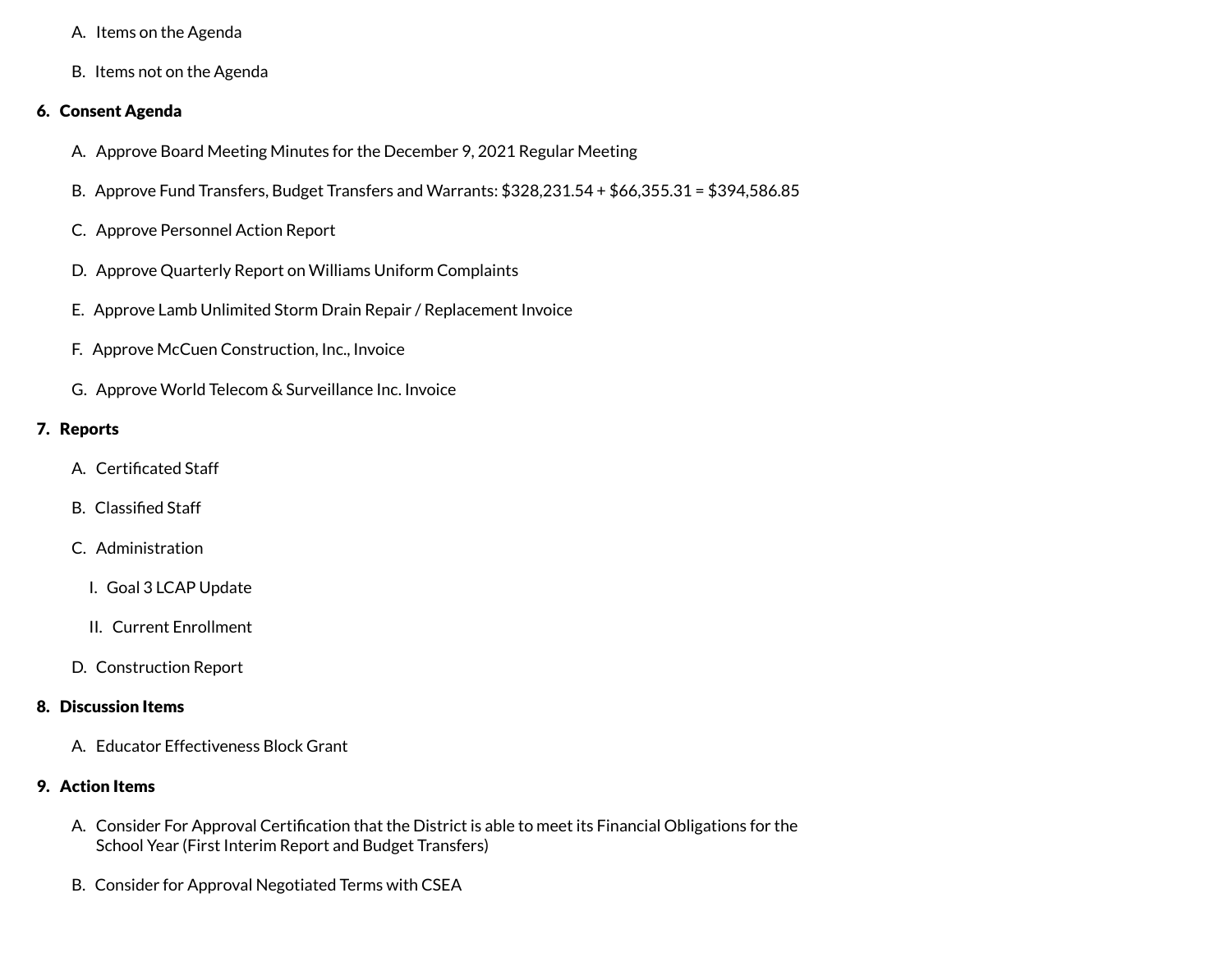- C. Consider for Approval Negotiated Terms with WCTA
- D. Consider For Approval Grant Letter from California Department Public Health
- E. Consider for Approval Resolution 21-22-11 Authorizing Use of Remote Teleconferencing Provisions Pursuant to AB 361 and Government Code section 54953
- F. Consider for Approval Resolution #21-22-12 Budget Transfer
- G. Consider for Approval Arden Carrsulting MOU
- H. Consider for Approval Ark Design Metal Roof and Wall Panels Bid
- I. Consider for Approval Increased PO 220004 for Ellis Art
- J. Consider for Approval Change Order for Storkman CREDIT
- K. Consider for Approval Ray-Mac Mechanical Ductwork and Piping CREDIT
- L. Consider for Approval Siskiyou Land Surveying Change Order
- M. Consider for Approval California Geological Survey Increment 2
- N. Consider for Approval Builders Door & Window, Inc. proposal for equipment only for Increment 1.
- O. Consider for Approval Proactive Legal Bock Law Group, PC Contract
- P. Consider for Approval Negotiated Bid Aquatic Designing DBA North Coast Fabricators
- Q. Consider for Approval Negotiated Bid Shasta Services DBA Timber Works
- R. Consider for Approval Proposal for World Telecom Inc 1 Access Control
- S. Consider for Approval World Telecom & Surveillance Gym Projector System Proposal
- T. Consider for Approval Proposal for World Telecom Gym Sound Equipment
- U. Consider for Approval Bid for Restoration Construction Company, Inc.

#### 10. Correspondence

A. Nancy Driscoll Fund Grant

#### 11. Board Comments